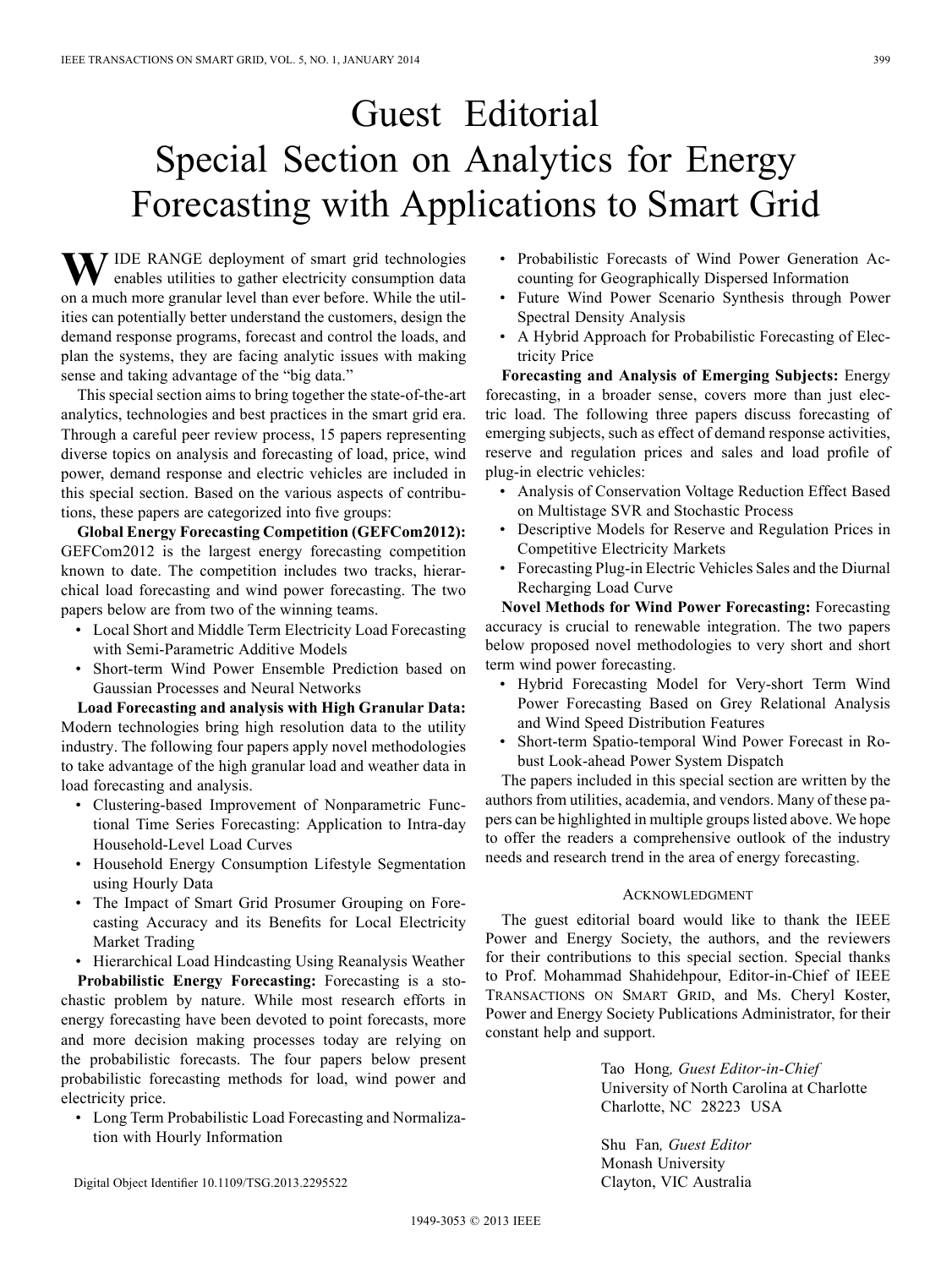Wei-Jen Lee*, Guest Editor* University of Texas at Arlington Arlington, TX 76019 USA

Wenyuan Li*, Guest Editor* BC Hydro Vancouver, BCV6B 5R3 Canada

Anil Pahwa*, Guest Editor* Kansas State University Manhattan, KS 66506 USA Pierre Pinson*, Guest Editor* Technical University of Denmark Roskilde, Denmark

Jianhui Wang*, Guest Editor* Argonne National Laboratory Chicago, IL 60439 USA

Hamidreza Zareipour*, Guest Editor* University of Calgary Calgary, ABT2N 1N4 Canada

**Tao Hong** is an Assistant Professor of Systems Engineering and Engineering Management at University of North Carolina at Charlotte, NC, USA. He received his B.Eng. in Automation from Tsinghua University, Beijing, China, a M.S. in Electrical Engineering, a M.S. with co-majors in Operations Research and Industrial Engineering, and a Ph.D. with co-majors in Operations Research and Electrical Engineering from North Carolina State University, NC, USA. Dr. Hong is the Chair of IEEE Working Group on Energy Forecasting and General Chair of Global Energy Forecasting Competition.

**Shu Fan** received the B.S., M.S., and Ph.D. degrees in Electrical Engineering from Huazhong University of Science and Technology, China, in 1995, 2000, and 2004, respectively. He conducted postdoctoral research sponsored by the Japanese Government in Osaka Sangyo University from 2004 to 2006. He was a Visiting Assistant Professor at the University of Texas at Arlington from 2006 to 2007. Presently, he is a Senior Research Fellow at Monash University, Australia. His research interests include energy forecasting, power system control, and power electronics.

**Wei-Jen Lee** (S'85–M'85–SM'97–F'07) is a professor of the Electrical Engineering Department and the director of the Energy Systems Research Center at the University of Texas at Arlington, TX, USA. He has been involved in research on smart grid, microgrid, renewable energy, arc flash and electrical safety, load forecasting, power systems analysis and protection. He is the Vice Chair-Technical of the IEEE/IAS, Industrial & Commercial Power Systems Department. He has been involved in the revision of IEEE Std. 141, 339, 551, 739, and dot 3000 series development. He is the Vice Chair-Technical of the IEEE/IAS, Industrial & Commercial Power Systems Department (ICPSD). He is the project manager of IEEE/NFPA Collaboration on Arc Flash Phenomena Research Project. Prof. Lee is a Registered Professional Engineer in the State of Texas.

**Wenyuan Li** (F'02) is a Principal Engineer at BC Hydro, Vancouver, Canada. He is a Fellow of IEEE and Canadian Academy of Engineering, and an honorable advisory professor at Chongqing University in China. He has published five books and over 135 papers in power system planning, probabilistic applications and reliability. He has received several IEEE awards including the IEEE PES Roy Billinton Power System Reliability Award in 2011.

**Anil Pahwa** (F'03) received the B.E. (honors) degree from BITS-Pilani, India, in 1975, the M.S. degree from University of Maine, Orono, ME, USA, in 1979, and the Ph.D. degree from Texas A&M University, College Station, TX, USA, in 1983, all in Electrical Engineering. Since 1983 he has been with Kansas State University, Manhattan, KS, USA, where presently he is Logan-Fetterhoof Chair Professor in the ECE Department. His research interests include distribution automation and intelligent computational methods for distribution system applications.

**Pierre Pinson** (M'11–SM'13) received the M.Sc. degree in Applied Mathematics from the National Institute for Applied Sciences (INSA Toulouse, France) and the Ph.D. degree in Energy from Ecole des Mines de Paris. He is Professor in Modelling of Electricity Markets at the Technical University of Denmark, Centre for Electric Power and Energy, Department of Electrical Engineering. His research interests include among others forecasting, uncertainty estimation, optimization under uncertainty, decision sciences, and renewable energies. He acts as an Editor for the IEEE TRANSACTIONS ON POWER SYSTEMS and for *Wind Energy*.